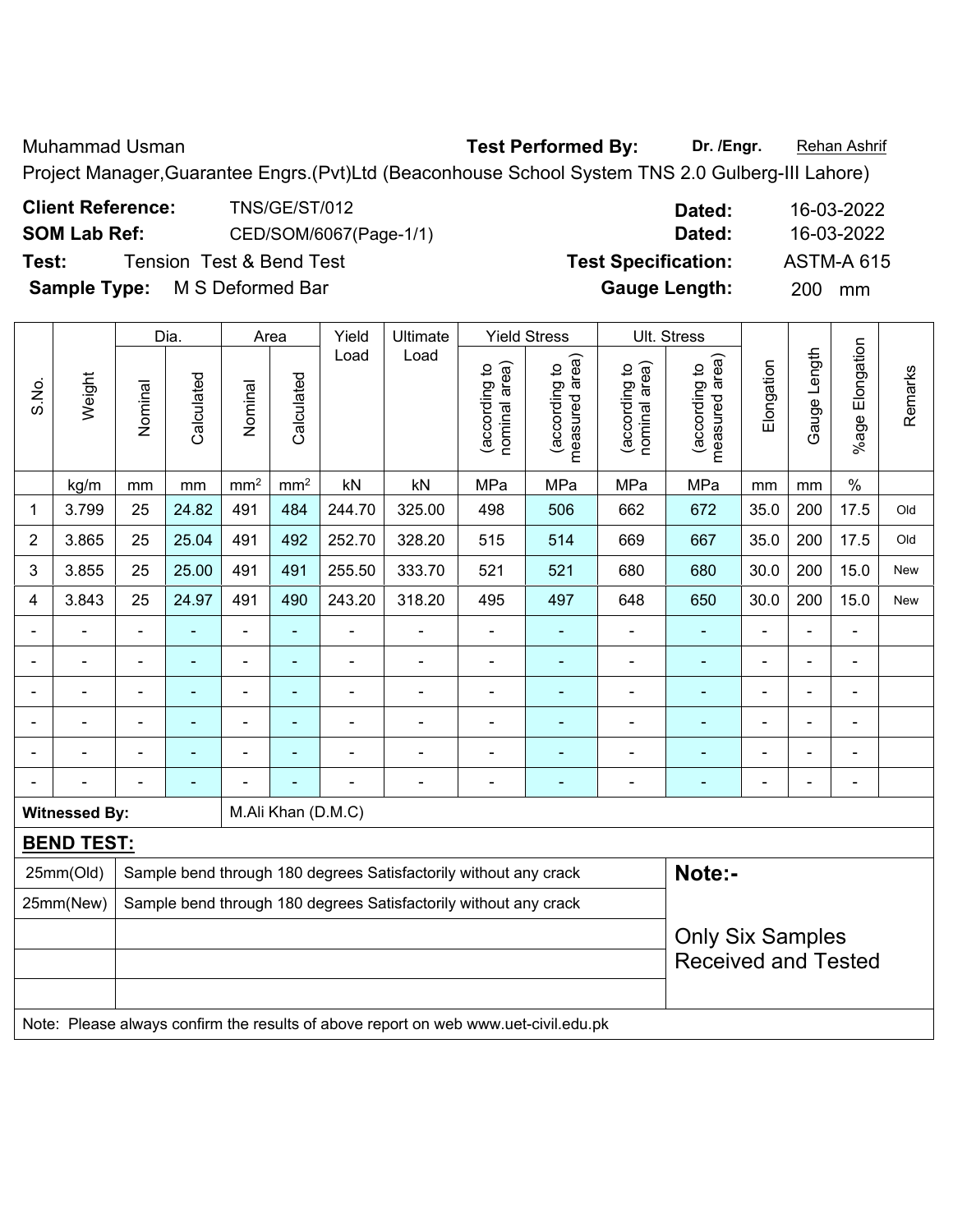Yasir Ahmad **Test Performed By:** Dr. /Engr. **Asad Ali Gillani** Casir Ahmad GM-Works FF Steel Lahore.

 $\top$ 

 $\top$ 

**Client Reference:** Nil

 $\overline{\phantom{a}}$ 

 $\Gamma$ 

**Test:** Tension Test & Bend Test **Test Specification:** ASTM-A-615 **Gauge Length:** 8 inch **Sample Type:** Deformed Bar

 $\top$ 

 $\overline{\phantom{a}}$ 

 $\overline{1}$ 

 $\overline{\phantom{a}}$ 

**SOM Lab Ref:** 6085 (Page-1/1) **Dated:** 12-03-2022 **Dated:** 16-03-2022

 $\top$ 

|                |                   |                              | Dia.                     |                              | Area            | Yield          | Ult. Stress                                                                         |                                |                                 |                                |                                             |                |                |                    |         |
|----------------|-------------------|------------------------------|--------------------------|------------------------------|-----------------|----------------|-------------------------------------------------------------------------------------|--------------------------------|---------------------------------|--------------------------------|---------------------------------------------|----------------|----------------|--------------------|---------|
| S.No.          | Weight            | Nominal                      | Calculated               | Nominal                      | Calculated      | Load           | Load                                                                                | nominal area)<br>(according to | measured area)<br>(according to | (according to<br>nominal area) | (according to<br>measured area)<br>measured | Elongation     | Gauge Length   | Elongation<br>%age | Remarks |
|                | Ib/ft             | $\#$                         | in                       | in <sup>2</sup>              | in <sup>2</sup> | Tons           | Tons                                                                                | psi                            | psi                             | psi                            | psi                                         | in             | in             | $\%$               |         |
| 1              | 1.005             | 5                            | 0.613                    | 0.31                         | 0.295           | 9.94           | 13.48                                                                               | 70710                          | 74310                           | 95880                          | 100750                                      | 1.20           | 8.0            | 15.0               |         |
| $\overline{2}$ | 1.004             | 5                            | 0.613                    | 0.31                         | 0.295           | 9.79           | 13.46                                                                               | 69620                          | 73160                           | 95730                          | 100600                                      | 1.10           | 8.0            | 13.8               |         |
|                |                   | $\blacksquare$               |                          | ÷,                           |                 | $\blacksquare$ | ÷                                                                                   | $\blacksquare$                 |                                 |                                |                                             | ÷,             |                | $\blacksquare$     |         |
|                |                   | $\blacksquare$               | ٠                        | $\blacksquare$               | $\blacksquare$  | $\blacksquare$ | $\blacksquare$                                                                      | ä,                             | ٠                               | $\blacksquare$                 |                                             | $\blacksquare$ |                | $\blacksquare$     |         |
|                |                   | $\qquad \qquad \blacksquare$ |                          | $\overline{\phantom{0}}$     |                 | ۰              | $\overline{\phantom{a}}$                                                            | $\overline{a}$                 |                                 |                                |                                             | $\overline{a}$ |                | $\blacksquare$     |         |
|                |                   | $\blacksquare$               | ۰                        | $\overline{\phantom{a}}$     |                 | $\overline{a}$ | $\overline{\phantom{a}}$                                                            | $\blacksquare$                 | ۰                               | $\blacksquare$                 |                                             | ۰              | $\blacksquare$ | $\blacksquare$     |         |
|                |                   | $\blacksquare$               | $\blacksquare$           | $\qquad \qquad \blacksquare$ | $\blacksquare$  | ÷              | $\overline{\phantom{a}}$                                                            | $\blacksquare$                 | ٠                               | $\blacksquare$                 | $\overline{\phantom{0}}$                    | ۰              | $\blacksquare$ | $\blacksquare$     |         |
|                |                   | $\blacksquare$               | $\blacksquare$           | $\qquad \qquad \blacksquare$ | ٠               | ÷              | $\overline{\phantom{a}}$                                                            | $\blacksquare$                 | ٠                               | $\blacksquare$                 |                                             | ÷,             | $\overline{a}$ | $\blacksquare$     |         |
|                |                   |                              |                          | $\blacksquare$               |                 |                | $\blacksquare$                                                                      |                                | $\blacksquare$                  |                                |                                             |                |                |                    |         |
|                |                   | $\qquad \qquad \blacksquare$ | $\overline{\phantom{0}}$ | $\blacksquare$               | $\overline{a}$  | $\overline{a}$ | $\overline{\phantom{a}}$                                                            | $\blacksquare$                 | ۰                               | $\overline{\phantom{0}}$       | $\overline{\phantom{0}}$                    | ۰              | $\blacksquare$ | $\blacksquare$     |         |
|                |                   |                              |                          |                              |                 |                |                                                                                     |                                |                                 |                                |                                             |                |                |                    |         |
|                | <b>BEND TEST:</b> |                              |                          |                              |                 |                |                                                                                     |                                |                                 |                                |                                             |                |                |                    |         |
|                | $-$               |                              | No Bend test performed   |                              |                 |                |                                                                                     |                                |                                 |                                | Note:-                                      |                |                |                    |         |
|                |                   |                              |                          |                              |                 |                |                                                                                     |                                |                                 |                                |                                             |                |                |                    |         |
|                |                   |                              |                          |                              |                 |                |                                                                                     |                                |                                 |                                | <b>Only Two Samples</b>                     |                |                |                    |         |
|                |                   |                              |                          |                              |                 |                |                                                                                     |                                |                                 |                                | <b>Received and Tested</b>                  |                |                |                    |         |
|                |                   |                              |                          |                              |                 |                |                                                                                     |                                |                                 |                                |                                             |                |                |                    |         |
|                |                   |                              |                          |                              |                 |                | Note: Please always confirm the results of above report on web www.uet-civil.edu.pk |                                |                                 |                                |                                             |                |                |                    |         |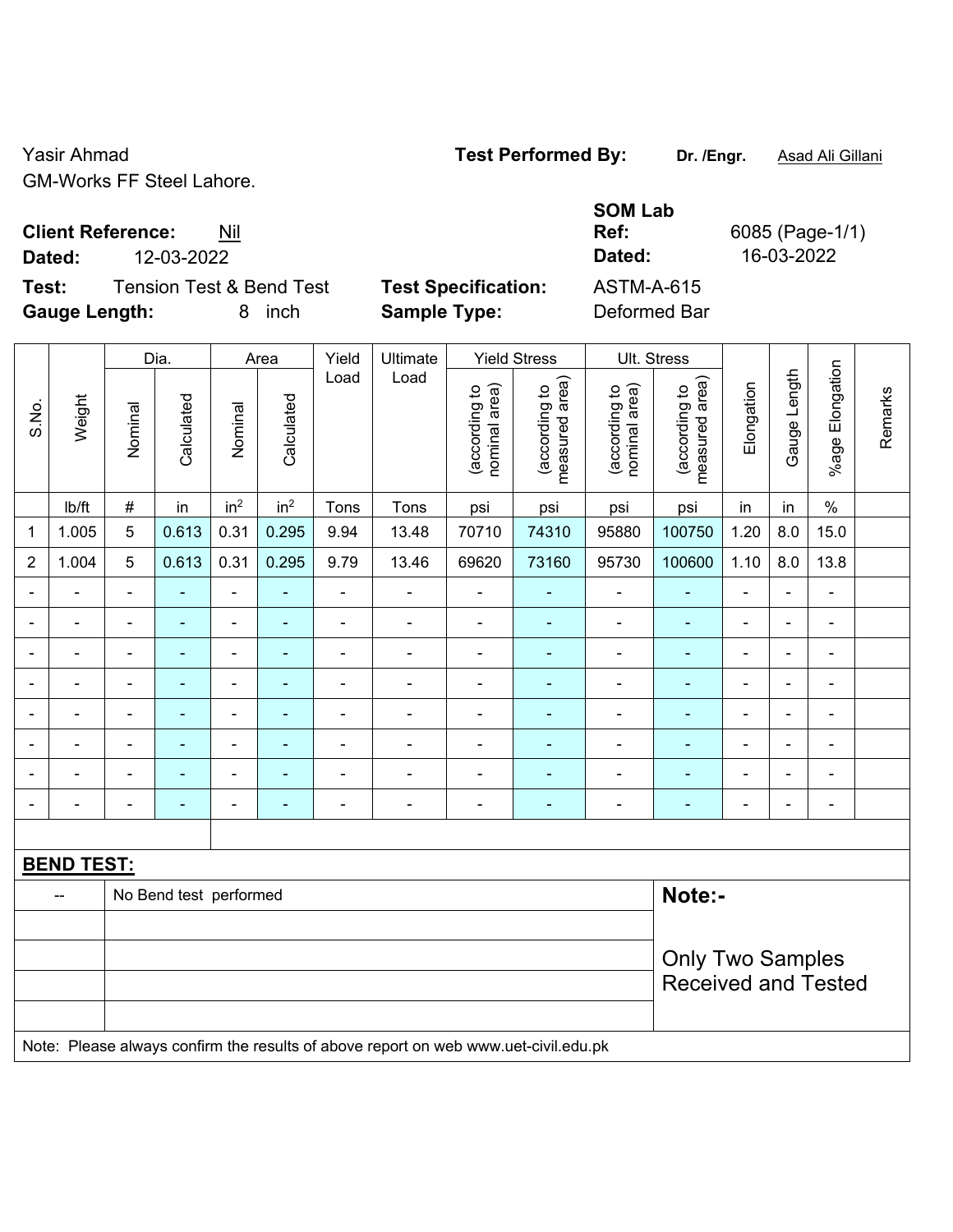Sajjad Ali Memon **Test Performed By:** Dr. /Engr. **Asad Ali Gillani** Cali Gillani

┑

RE Pillar & Sons.(Rumanza Golf & Country Club,DHA Multan)

## **Client Reference:** P&S/OTH/GEN/00073

**Dated:** 14-03-2022 **Dated:** 16-03-2022

**Test:** Tension Test & Bend Test **Test Specification:** ASTM-A-615 **Gauge Length:** 8 inch **Sample Type:** Deformed Bar (SJ Steel)

**SOM Lab Ref:** 6066 (Page-1/1)

|                |                   |                | Dia.           |                              | Area                     | Yield          | Ultimate                                                                            |                                | <b>Yield Stress</b>                         |                                | Ult. Stress                     |                |                          |                          |         |
|----------------|-------------------|----------------|----------------|------------------------------|--------------------------|----------------|-------------------------------------------------------------------------------------|--------------------------------|---------------------------------------------|--------------------------------|---------------------------------|----------------|--------------------------|--------------------------|---------|
| S.No.          | Weight            | Nominal        | Calculated     | Nominal                      | Calculated               | Load           | Load                                                                                | (according to<br>nominal area) | (according to<br>neasured area)<br>measured | (according to<br>nominal area) | (according to<br>measured area) | Elongation     | Gauge Length             | %age Elongation          | Remarks |
|                | lb/ft             | $\#$           | in             | in <sup>2</sup>              | in <sup>2</sup>          | Tons           | Tons                                                                                | psi                            | psi                                         | psi                            | psi                             | in             | in                       | $\%$                     |         |
| $\mathbf 1$    | 0.670             | 4              | 0.501          | 0.20                         | 0.197                    | 6.93           | 8.89                                                                                | 76440                          | 77600                                       | 98020                          | 99510                           | 1.30           | 8.0                      | 16.3                     |         |
| $\overline{2}$ | 0.663             | $\overline{4}$ | 0.498          | 0.20                         | 0.195                    | 6.83           | 8.87                                                                                | 75320                          | 77250                                       | 97800                          | 100300                          | 1.20           | 8.0                      | 15.0                     |         |
|                |                   | $\blacksquare$ |                | $\blacksquare$               | ÷,                       | ä,             |                                                                                     |                                |                                             | $\blacksquare$                 | $\blacksquare$                  | $\blacksquare$ |                          | ä,                       |         |
|                |                   | $\blacksquare$ |                | $\blacksquare$               | $\blacksquare$           | $\overline{a}$ | ä,                                                                                  | $\blacksquare$                 | $\blacksquare$                              | $\blacksquare$                 | ä,                              | $\blacksquare$ |                          | $\blacksquare$           |         |
|                |                   | $\blacksquare$ |                | ÷                            |                          |                |                                                                                     |                                |                                             |                                |                                 |                |                          | $\blacksquare$           |         |
|                |                   | $\blacksquare$ | $\blacksquare$ | $\blacksquare$               | ۳                        | $\blacksquare$ | $\blacksquare$                                                                      | $\qquad \qquad \blacksquare$   |                                             | $\blacksquare$                 | $\blacksquare$                  | ۰              | $\overline{\phantom{a}}$ | $\blacksquare$           |         |
|                |                   | $\blacksquare$ | ٠              | $\qquad \qquad \blacksquare$ | $\blacksquare$           | $\blacksquare$ | $\blacksquare$                                                                      | $\overline{a}$                 | $\overline{a}$                              | $\blacksquare$                 | ۰                               | $\blacksquare$ | $\blacksquare$           | $\frac{1}{2}$            |         |
|                |                   | $\blacksquare$ | ٠              | $\blacksquare$               | $\overline{\phantom{0}}$ | ä,             | $\blacksquare$                                                                      | $\blacksquare$                 |                                             | $\blacksquare$                 | $\blacksquare$                  |                |                          | ä,                       |         |
|                |                   |                |                | $\blacksquare$               |                          |                |                                                                                     |                                |                                             |                                |                                 |                |                          |                          |         |
|                |                   | $\blacksquare$ | ۰              | ۰                            | ۳                        | $\blacksquare$ | ÷                                                                                   | $\qquad \qquad \blacksquare$   | ٠                                           | $\blacksquare$                 | ۳                               | ۰              | $\overline{\phantom{0}}$ | $\overline{\phantom{a}}$ |         |
|                |                   |                |                |                              |                          |                |                                                                                     |                                |                                             |                                |                                 |                |                          |                          |         |
|                | <b>BEND TEST:</b> |                |                |                              |                          |                |                                                                                     |                                |                                             |                                |                                 |                |                          |                          |         |
|                | #4                |                |                |                              |                          |                | Sample bend through 180 degrees Satisfactorily without any crack                    |                                |                                             |                                | Note:-                          |                |                          |                          |         |
|                |                   |                |                |                              |                          |                |                                                                                     |                                |                                             |                                |                                 |                |                          |                          |         |
|                |                   |                |                |                              |                          |                |                                                                                     |                                |                                             |                                | <b>Only Three Samples</b>       |                |                          |                          |         |
|                |                   |                |                |                              |                          |                |                                                                                     |                                |                                             |                                | <b>Received and Tested</b>      |                |                          |                          |         |
|                |                   |                |                |                              |                          |                |                                                                                     |                                |                                             |                                |                                 |                |                          |                          |         |
|                |                   |                |                |                              |                          |                | Note: Please always confirm the results of above report on web www.uet-civil.edu.pk |                                |                                             |                                |                                 |                |                          |                          |         |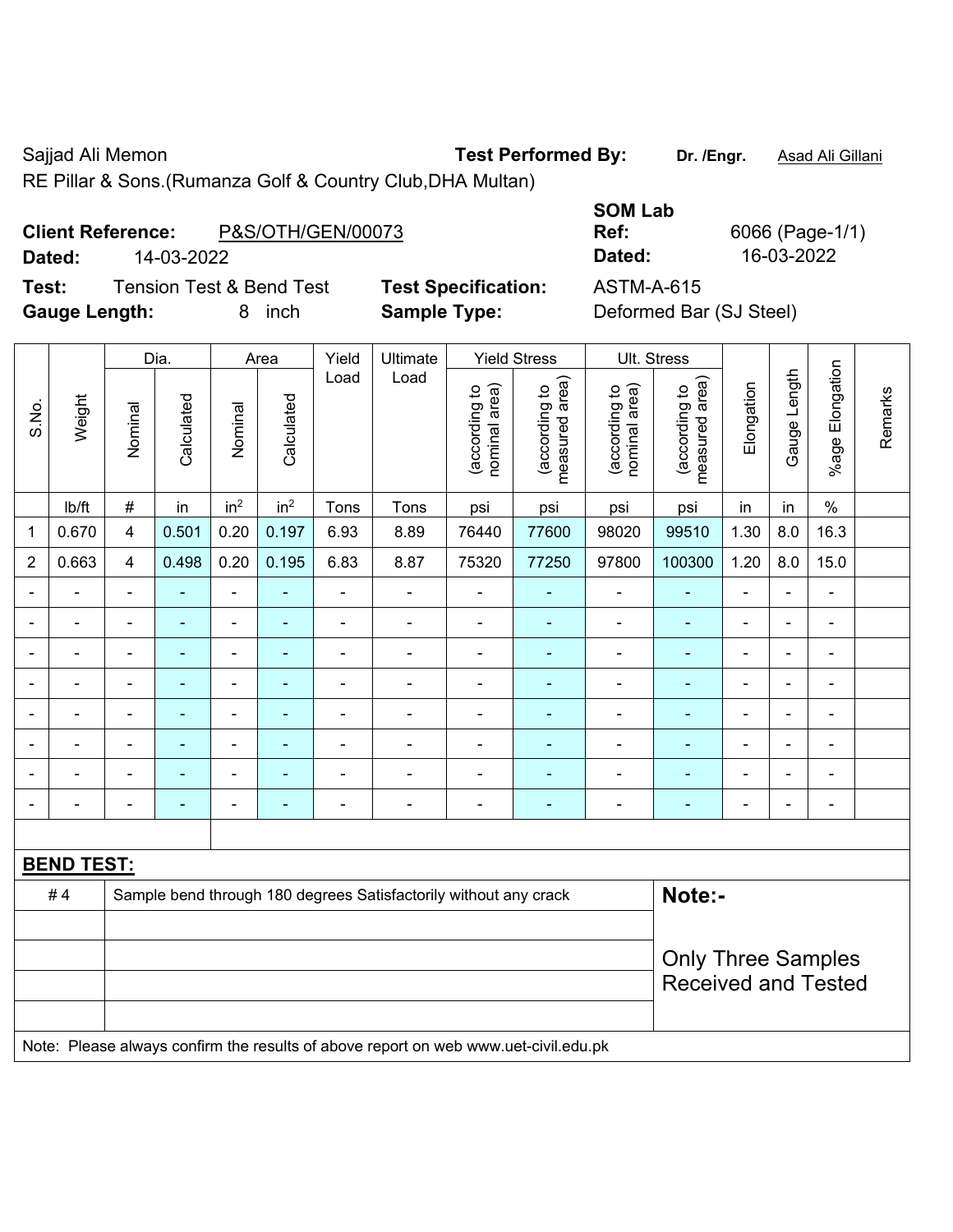Irfan Siddique **Test Performed By:** Dr. /Engr. **Asad Ali Gillani** 

Building Standards Lahore.(Const. Of Residential Building in Gulberg,Lahore)

|        | <b>Client Reference:</b> | GT/LTR/220315-026                   |                            | <b>SOM Lab</b><br>Ref: |
|--------|--------------------------|-------------------------------------|----------------------------|------------------------|
| Dated: | 15-03-2022               |                                     |                            | Dated:                 |
| Test:  |                          | <b>Tension Test &amp; Bend Test</b> | <b>Test Specification:</b> | <b>ASTM-A-615</b>      |

**Ref:** 6068(Page-1/1) **Dated:** 15-03-2022 **Dated:** 16-03-2022

**Gauge Length:** 8 inch **Sample Type:** Deformed Bar

|                |                   |                          | Dia.                   |                 | Area            | Yield | Ultimate                                                                            |                                | <b>Yield Stress</b>             |                                | Ult. Stress                     |            |              |                       |         |
|----------------|-------------------|--------------------------|------------------------|-----------------|-----------------|-------|-------------------------------------------------------------------------------------|--------------------------------|---------------------------------|--------------------------------|---------------------------------|------------|--------------|-----------------------|---------|
| S.No.          | Weight            | Nominal                  | Calculated             | Nominal         | Calculated      | Load  | Load                                                                                | nominal area)<br>(according to | (according to<br>measured area) | nominal area)<br>(according to | measured area)<br>(according to | Elongation | Gauge Length | Elongation<br>$%$ age | Remarks |
|                | lb/ft             | $\#$                     | in                     | in <sup>2</sup> | in <sup>2</sup> | Tons  | Tons                                                                                | psi                            | psi                             | psi                            | psi                             | in         | in           | $\%$                  |         |
| 1              | 2.588             | 8                        | 0.984                  | 0.79            | 0.761           | 23.85 | 32.98                                                                               | 66590                          | 69130                           | 92060                          | 95570                           | 1.40       | 8.0          | 17.5                  |         |
| $\overline{2}$ | 2.581             | 8                        | 0.982                  | 0.79            | 0.758           | 23.39 | 32.33                                                                               | 65310                          | 68070                           | 90270                          | 94080                           | 1.30       | 8.0          | 16.3                  |         |
| 3              | 2.595             | 8                        | 0.986                  | 0.79            | 0.763           | 23.45 | 32.47                                                                               | 65460                          | 67770                           | 90640                          | 93850                           | 1.50       | 8.0          | 18.8                  |         |
| 4              | 1.661             | 6                        | 0.788                  | 0.44            | 0.488           | 18.98 | 24.08                                                                               | 95140                          | 85780                           | 120690                         | 108820                          | 1.00       | 8.0          | 12.5                  |         |
| 5              | 1.652             | 6                        | 0.786                  | 0.44            | 0.485           | 17.94 | 23.34                                                                               | 89930                          | 81590                           | 117010                         | 106150                          | 1.00       | 8.0          | 12.5                  |         |
| 6              | 1.647             | 6                        | 0.785                  | 0.44            | 0.484           | 17.64 | 23.29                                                                               | 88400                          | 80360                           | 116750                         | 106140                          | 1.00       | 8.0          | 12.5                  |         |
| $\overline{7}$ | 0.650             | $\overline{4}$           | 0.493                  | 0.20            | 0.191           | 6.75  | 8.46                                                                                | 74420                          | 77920                           | 93300                          | 97700                           | 1.30       | 8.0          | 16.3                  |         |
| 8              | 0.645             | 4                        | 0.492                  | 0.20            | 0.190           | 6.65  | 8.46                                                                                | 73290                          | 77150                           | 93300                          | 98210                           | 1.30       | 8.0          | 16.3                  |         |
| 9              | 0.648             | $\overline{\mathbf{4}}$  | 0.492                  | 0.20            | 0.190           | 6.93  | 8.56                                                                                | 76440                          | 80460                           | 94420                          | 99390                           | 1.30       | 8.0          | 16.3                  |         |
|                |                   |                          |                        |                 |                 |       | ä,                                                                                  | ä,                             |                                 |                                |                                 |            |              | ÷,                    |         |
|                |                   |                          |                        |                 |                 |       |                                                                                     |                                |                                 |                                |                                 |            |              |                       |         |
|                | <b>BEND TEST:</b> |                          |                        |                 |                 |       |                                                                                     |                                |                                 |                                |                                 |            |              |                       |         |
|                |                   |                          | No Bend test performed |                 |                 |       |                                                                                     |                                |                                 |                                | Note:-                          |            |              |                       |         |
|                |                   |                          |                        |                 |                 |       |                                                                                     |                                |                                 |                                |                                 |            |              |                       |         |
|                |                   | <b>Only Nine Samples</b> |                        |                 |                 |       |                                                                                     |                                |                                 |                                |                                 |            |              |                       |         |
|                |                   |                          |                        |                 |                 |       |                                                                                     |                                |                                 |                                | <b>Received and Tested</b>      |            |              |                       |         |
|                |                   |                          |                        |                 |                 |       |                                                                                     |                                |                                 |                                |                                 |            |              |                       |         |
|                |                   |                          |                        |                 |                 |       | Note: Please always confirm the results of above report on web www.uet-civil.edu.pk |                                |                                 |                                |                                 |            |              |                       |         |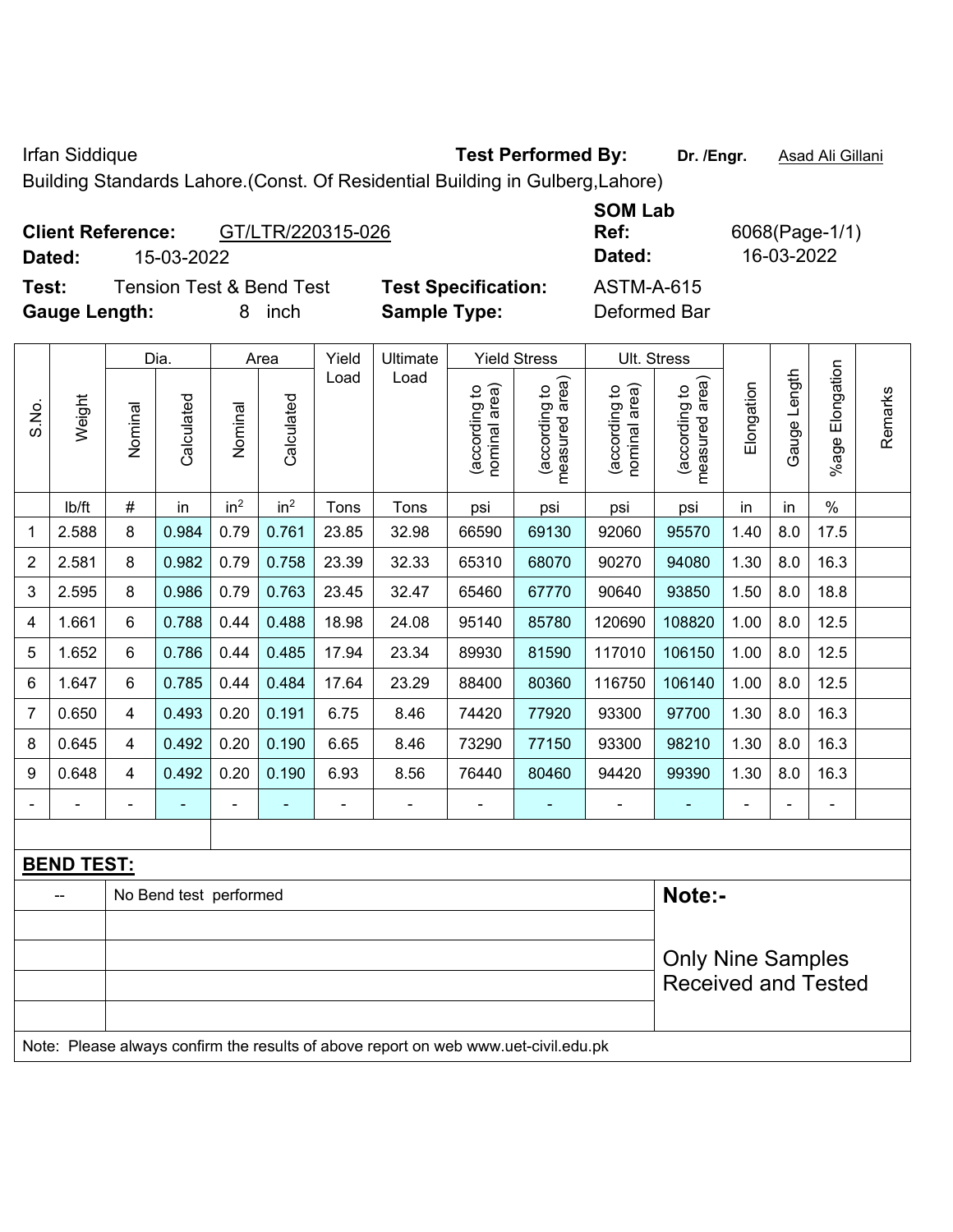Barkallah Tahir, PE **Test Performed By:** Dr. /Engr. **Asad Ali Gillani** 

RE Sitara Heights Pvt.Ltd.(Sitara 3-Jays Tower Firdous Market Lahore)

|                      | <b>Client Reference:</b> | SHPL/3JAYS/LHR/05                   |                            | <b>SUMLAD</b><br>Ref: |
|----------------------|--------------------------|-------------------------------------|----------------------------|-----------------------|
| Dated:               | 16-03-2022               |                                     |                            | Dated:                |
| Test:                |                          | <b>Tension Test &amp; Bend Test</b> | <b>Test Specification:</b> | <b>ASTM-A-615</b>     |
| <b>Gauge Length:</b> |                          | inch                                | <b>Sample Type:</b>        | Deformed Bar          |

**SOM Lab Ref:** 6069 (Page-1a/1) **Dated:** 16-03-2022 **Dated:** 16-03-2022 **Test:** Tension Test & Bend Test **Test Specification:** ASTM-A-615

|                |                   |                                                                                     | Dia.                                                             |                 | Area            | Yield | Ult. Stress                                                      |                                |                                 |                                |                                 |                |              |                       |         |
|----------------|-------------------|-------------------------------------------------------------------------------------|------------------------------------------------------------------|-----------------|-----------------|-------|------------------------------------------------------------------|--------------------------------|---------------------------------|--------------------------------|---------------------------------|----------------|--------------|-----------------------|---------|
| S.No.          | Weight            | Nominal                                                                             | Calculated                                                       | Nominal         | Calculated      | Load  | Load                                                             | (according to<br>nominal area) | (according to<br>measured area) | (according to<br>nominal area) | (according to<br>measured area) | Elongation     | Gauge Length | Elongation<br>$%$ age | Remarks |
|                | lb/ft             | $\#$                                                                                | in                                                               | in <sup>2</sup> | in <sup>2</sup> | Tons  | Tons                                                             | psi                            | psi                             | psi                            | psi                             | in             | in           | $\frac{0}{0}$         |         |
| 1              | 2.729             | 8                                                                                   | 1.011                                                            | 0.79            | 0.802           | 22.75 | 34.42                                                            | 63520                          | 62570                           | 96100                          | 94670                           | 1.30           | 8.0          | 16.3                  | A       |
| $\overline{2}$ | 2.727             | 8                                                                                   | 1.010                                                            | 0.79            | 0.801           | 22.96 | 34.58                                                            | 64090                          | 63210                           | 96530                          | 95210                           | 1.20           | 8.0          | 15.0                  | A       |
| 3              | 1.544             | 6                                                                                   | 0.760                                                            | 0.44            | 0.454           | 17.23 | 20.74                                                            | 86350                          | 83690                           | 103980                         | 100770                          | 1.10           | 8.0          | 13.8                  | A       |
| $\overline{4}$ | 1.526             | 6                                                                                   | 0.755                                                            | 0.44            | 0.448           | 16.26 | 20.13                                                            | 81500                          | 80040                           | 100910                         | 99110                           | 1.10           | 8.0          | 13.8                  | Α       |
| 5              | 0.673             | 4                                                                                   | 0.502                                                            | 0.20            | 0.198           | 5.86  | 8.63                                                             | 64640                          | 65290                           | 95210                          | 96170                           | 1.10           | 8.0          | 13.8                  | Α       |
| 6              | 0.654             | 4                                                                                   | 0.494                                                            | 0.20            | 0.192           | 5.68  | 8.10                                                             | 62610                          | 65220                           | 89370                          | 93090                           | 1.20           | 8.0          | 15.0                  | Α       |
| $\blacksquare$ |                   | $\blacksquare$                                                                      | ä,                                                               |                 |                 |       |                                                                  | L,                             |                                 | ä,                             | $\blacksquare$                  | $\blacksquare$ |              | ÷,                    |         |
| $\blacksquare$ |                   | $\blacksquare$                                                                      | ۰                                                                |                 |                 |       |                                                                  | Ē,                             |                                 |                                |                                 |                |              | $\blacksquare$        |         |
| $\blacksquare$ |                   | $\sim$                                                                              |                                                                  |                 |                 |       |                                                                  |                                |                                 | $\blacksquare$                 |                                 |                |              |                       |         |
| $\blacksquare$ |                   |                                                                                     |                                                                  |                 |                 |       |                                                                  |                                |                                 |                                |                                 |                |              |                       |         |
|                |                   |                                                                                     |                                                                  |                 |                 |       |                                                                  |                                |                                 |                                |                                 |                |              |                       |         |
|                | <b>BEND TEST:</b> |                                                                                     |                                                                  |                 |                 |       |                                                                  |                                |                                 |                                |                                 |                |              |                       |         |
|                | # 8               |                                                                                     |                                                                  |                 |                 |       | Sample bend through 180 degrees Satisfactorily without any crack |                                |                                 |                                | Note:-                          |                |              |                       |         |
|                | #6                |                                                                                     | Sample bend through 180 degrees Satisfactorily without any crack |                 |                 |       |                                                                  |                                |                                 |                                |                                 |                |              |                       |         |
|                | #4                |                                                                                     |                                                                  |                 |                 |       | Sample bend through 180 degrees Satisfactorily without any crack |                                |                                 |                                | <b>Only Nine Samples</b>        |                |              |                       |         |
|                |                   |                                                                                     |                                                                  |                 |                 |       |                                                                  |                                |                                 |                                | <b>Received and Tested</b>      |                |              |                       |         |
|                |                   |                                                                                     |                                                                  |                 |                 |       |                                                                  |                                |                                 |                                |                                 |                |              |                       |         |
|                |                   | Note: Please always confirm the results of above report on web www.uet-civil.edu.pk |                                                                  |                 |                 |       |                                                                  |                                |                                 |                                |                                 |                |              |                       |         |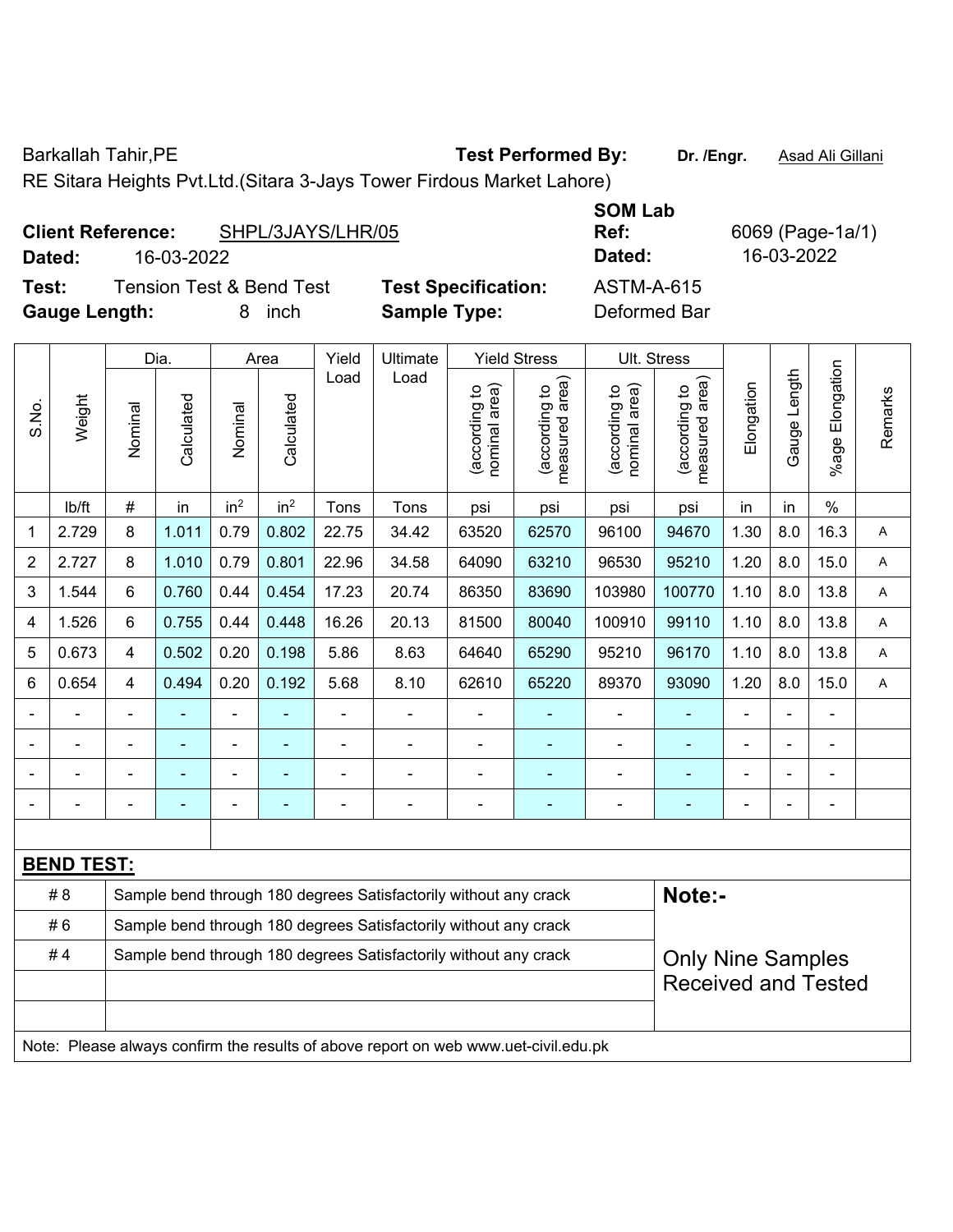Barkallah Tahir, PE **Test Performed By:** Dr. /Engr. **Asad Ali Gillani** 

RE Sitara Heights Pvt.Ltd.(Sitara 3-Jays Tower Firdous Market Lahore)

|                      | SHPL/3JAYS/LHR/05<br><b>Client Reference:</b> |                            | <b>SUM LAD</b><br>Ref: |
|----------------------|-----------------------------------------------|----------------------------|------------------------|
| Dated:               | 16-03-2022                                    |                            | Dated:                 |
| Test:                | <b>Tension Test &amp; Bend Test</b>           | <b>Test Specification:</b> | ASTM-A-615             |
| <b>Gauge Length:</b> | inch                                          | <b>Sample Type:</b>        | Deformed Bar           |

|       |                   | Yield<br>Ultimate<br>Dia.<br><b>Yield Stress</b><br>Area<br>Load<br>Load            |            |                              |                 |                                                                  |                                                                  |                                |                                 |                                | Ult. Stress                                 |                |                |                 |              |
|-------|-------------------|-------------------------------------------------------------------------------------|------------|------------------------------|-----------------|------------------------------------------------------------------|------------------------------------------------------------------|--------------------------------|---------------------------------|--------------------------------|---------------------------------------------|----------------|----------------|-----------------|--------------|
| S.No. | Weight            | Nominal                                                                             | Calculated | Nominal                      | Calculated      |                                                                  |                                                                  | nominal area)<br>(according to | (according to<br>measured area) | nominal area)<br>(according to | (according to<br>neasured area)<br>measured | Elongation     | Gauge Length   | %age Elongation | Remarks      |
|       | Ib/ft             | $\#$                                                                                | in         | in <sup>2</sup>              | in <sup>2</sup> | Tons                                                             | Tons                                                             | psi                            | psi                             | psi                            | psi                                         | in             | in             | $\%$            |              |
| 1     | 2.640             | 8                                                                                   | 0.994      | 0.79                         | 0.776           | 21.73                                                            | 35.75                                                            | 60670                          | 61770                           | 99800                          | 101600                                      | 1.50           | 8.0            | 18.8            | B            |
| 2     | 2.648             | 8                                                                                   | 0.995      | 0.79                         | 0.778           | 21.71                                                            | 35.75                                                            | 60620                          | 61550                           | 99800                          | 101340                                      | 1.30           | 8.0            | 16.3            | $\, {\sf B}$ |
| 3     | 1.525             | 6                                                                                   | 0.755      | 0.44                         | 0.448           | 17.64                                                            | 20.59                                                            | 88400                          | 86820                           | 103210                         | 101370                                      | 1.10           | 8.0            | 13.8            | $\mathsf{B}$ |
| 4     | 1.442             | 6                                                                                   | 0.735      | 0.44                         | 0.424           | 15.09                                                            | 18.78                                                            | 75620                          | 78480                           | 94120                          | 97670                                       | 1.00           | 8.0            | 12.5            | $\, {\bf B}$ |
|       |                   |                                                                                     |            | L.                           |                 |                                                                  |                                                                  |                                |                                 | $\blacksquare$                 | $\blacksquare$                              |                |                |                 |              |
|       |                   |                                                                                     |            | $\qquad \qquad \blacksquare$ |                 |                                                                  | $\blacksquare$                                                   |                                |                                 | $\blacksquare$                 | $\blacksquare$                              |                |                | $\blacksquare$  |              |
|       |                   |                                                                                     |            | ÷                            |                 |                                                                  |                                                                  | -                              |                                 | ä,                             | $\blacksquare$                              |                |                | ÷               |              |
|       |                   |                                                                                     | ۰          | ۰                            |                 | $\blacksquare$                                                   | $\blacksquare$                                                   | $\blacksquare$                 |                                 | $\blacksquare$                 | $\blacksquare$                              | $\blacksquare$ | $\blacksquare$ | $\blacksquare$  |              |
|       |                   |                                                                                     | ۰          | ÷,                           |                 |                                                                  | $\blacksquare$                                                   | $\blacksquare$                 |                                 | $\blacksquare$                 | $\blacksquare$                              | Ē,             |                | ÷               |              |
|       | ÷                 |                                                                                     | ÷,         | $\qquad \qquad \blacksquare$ |                 | $\blacksquare$                                                   | $\blacksquare$                                                   | $\blacksquare$                 | ۰                               | $\overline{\phantom{a}}$       | $\blacksquare$                              | $\blacksquare$ |                | ä,              |              |
|       |                   |                                                                                     |            |                              |                 |                                                                  |                                                                  |                                |                                 |                                |                                             |                |                |                 |              |
|       | <b>BEND TEST:</b> |                                                                                     |            |                              |                 |                                                                  |                                                                  |                                |                                 |                                |                                             |                |                |                 |              |
|       | # 8               |                                                                                     |            |                              |                 |                                                                  | Sample bend through 180 degrees Satisfactorily without any crack |                                |                                 |                                | Note:-                                      |                |                |                 |              |
|       | #6                |                                                                                     |            |                              |                 | Sample bend through 180 degrees Satisfactorily without any crack |                                                                  |                                |                                 |                                |                                             |                |                |                 |              |
|       |                   |                                                                                     |            |                              |                 |                                                                  |                                                                  | <b>Only Six Samples</b>        |                                 |                                |                                             |                |                |                 |              |
|       |                   |                                                                                     |            |                              |                 |                                                                  |                                                                  |                                |                                 |                                | <b>Received and Tested</b>                  |                |                |                 |              |
|       |                   |                                                                                     |            |                              |                 |                                                                  |                                                                  |                                |                                 |                                |                                             |                |                |                 |              |
|       |                   | Note: Please always confirm the results of above report on web www.uet-civil.edu.pk |            |                              |                 |                                                                  |                                                                  |                                |                                 |                                |                                             |                |                |                 |              |

**SOM Lab Ref:** 6069 (Page-1b/1) **Dated:** 16-03-2022 **Dated:** 16-03-2022